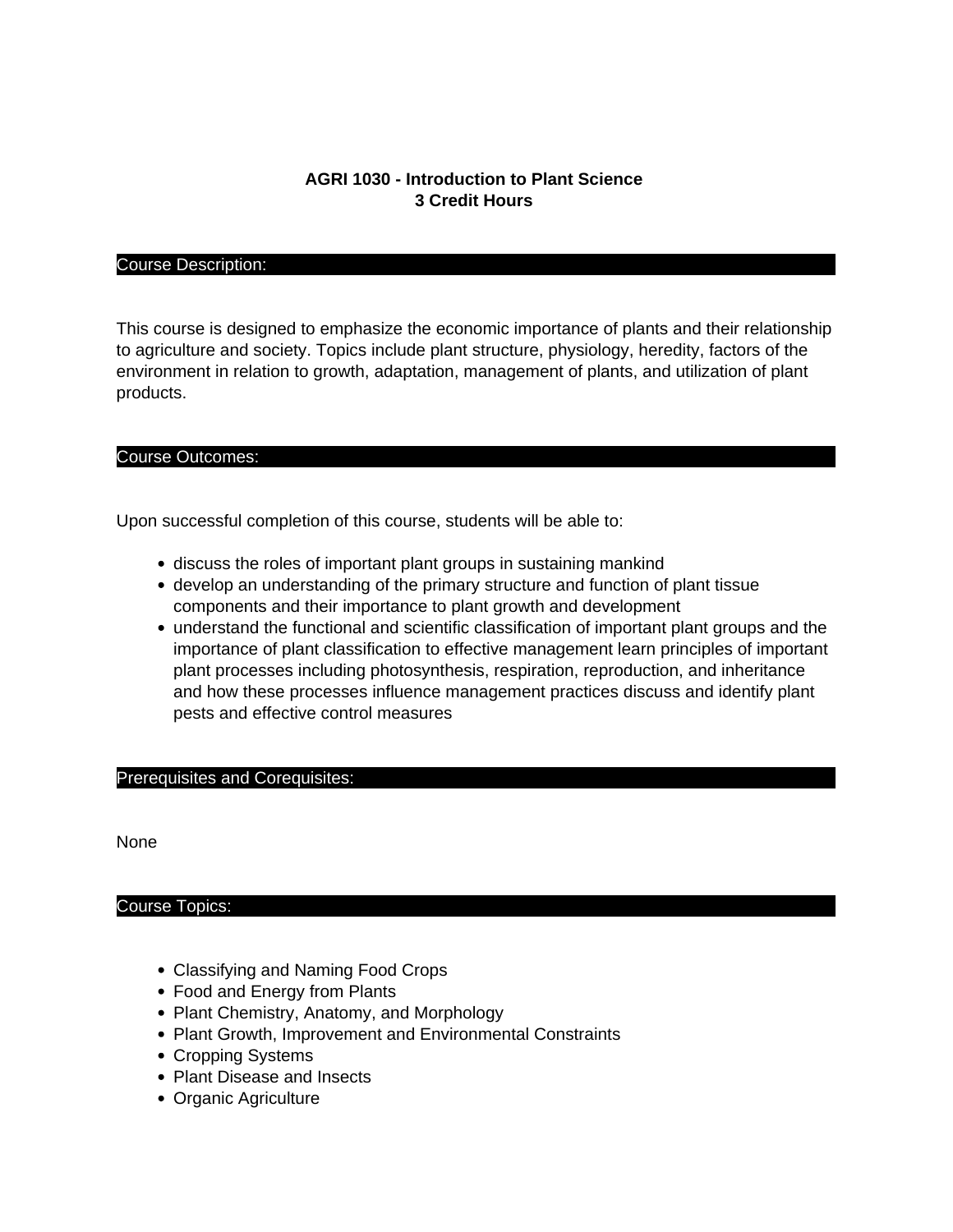Crop Profiles

## Specific Course Requirements:

None

#### Required Textbooks:

Please visit the [Virtual Bookstore](http://www.bkstr.com/tnecampusstore/home/en) to obtain textbook information for this course. Move your cursor over the "Books" link in the navigation bar and select "Textbooks & Course Materials." Select your Program, Term, Department, and Course; then select "Submit."

## Supplementary Materials:

None

## Hardware and Software Requirements:

Minimum hardware requirements can be found here.

Minimum software requirements can be found here.

## **Common applications you might need:**

To read a PDF file download the latest version of **Adobe Reader here** Don't have Microsoft Word? Explore an alternative OpenOffice here Accessing a PowerPoint file? Download the PowerPoint Viewer here Web Resources:

Purdue **OWL Online Writing Lab** (for APA, MLA, or Chicago style)

The Writing Center Online Writer's Handbook

#### Student Resources: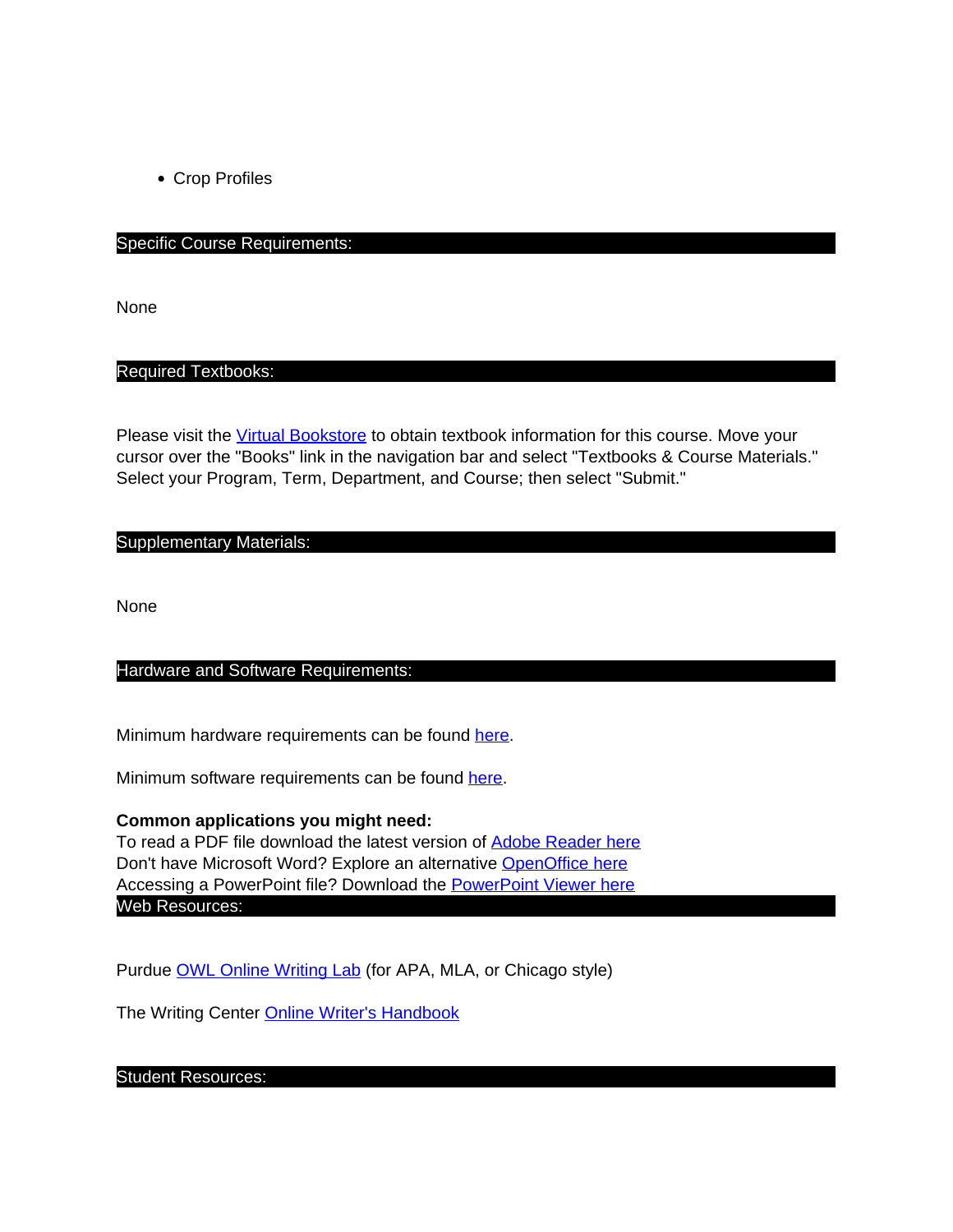- Technical support information can be found on the **TN** eCampus Help Desk page.
- Smarthinking virtual tutoring is available **FREE** of charge. to access Smarthinking, visit the course homepage and select Smarthinking under Course Resources. You also view sample sessions to see what Smarthinking offers and how it works.
- Information on other student issues or concerns can be located on the **TN** eCampus **Student Resources page.**

Instructor Information:

Please see "Instructor Information" in the Getting Started Module for instructor contact information, virtual office hours, and other communication information. You can expect to receive a response from the instructor within 24-48 hours unless notified of extenuating circumstances.

## Grading Procedures:

Letter grades for this course will be assigned based on the following scale.

# **Assigned Grade**

| Point Range      | Assigned Grade |
|------------------|----------------|
| 842 - 940 points | Ά              |
| 748 - 841 points | B              |
| 654 - 747 points | C              |
| 560 - 653 points | D              |
| lunder 560       |                |

# Grading Scale:

## **Graded Items**

| Description                    | <b>Points</b> |
|--------------------------------|---------------|
| 4 discussions @ 25 points each | 100           |
| 4 assignments @ 70 points each | 280           |
| 8 quizzes @ 20 points each     | 160           |
|                                |               |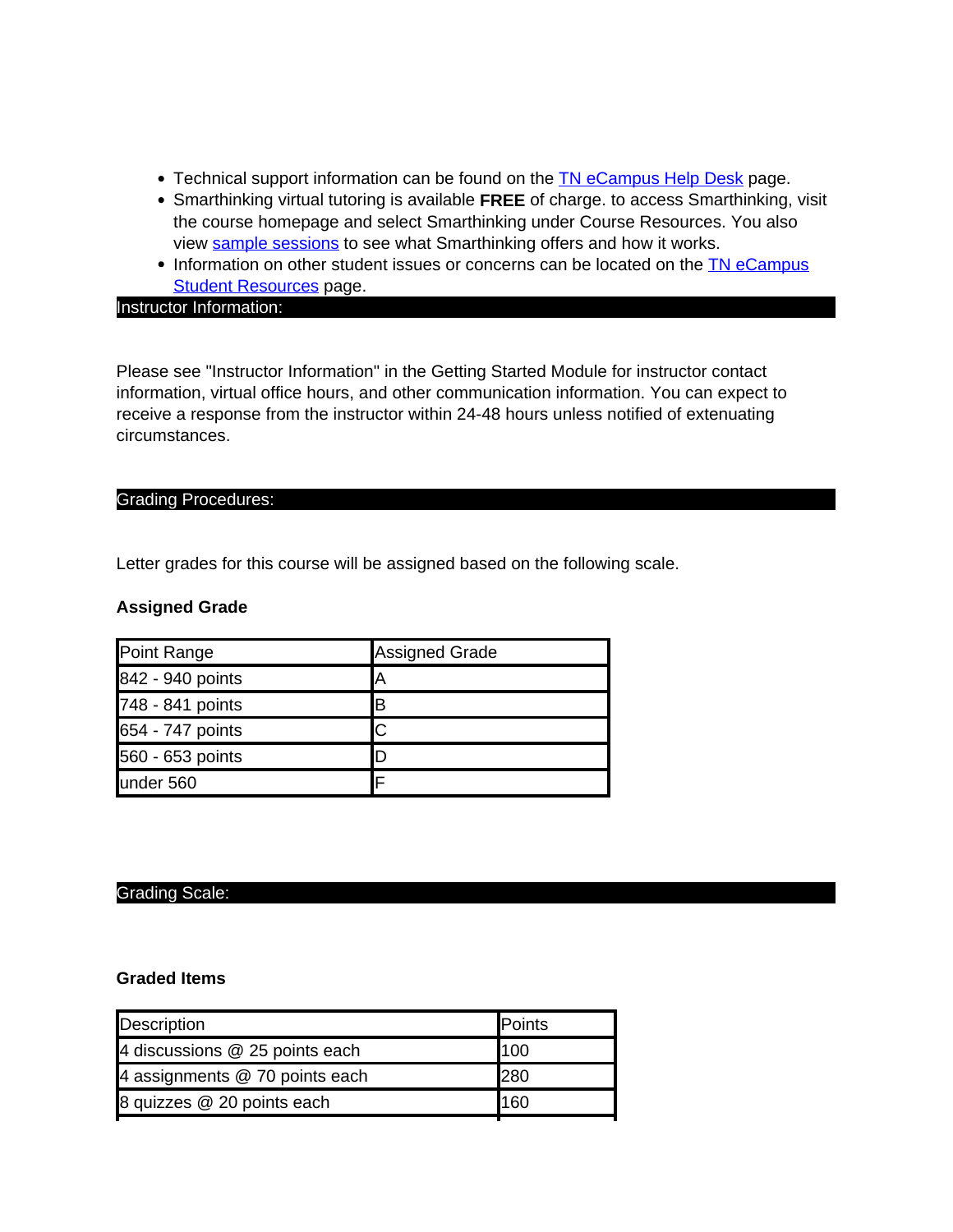| <b>Description</b>        | <b>IPoints</b> |
|---------------------------|----------------|
| 4 exams @ 100 points each | 140C           |
| Total points              | 1940           |

## Assignments and Projects:

Assignments are due prior to the module exam so the instructor can provide feedback for review before the student takes the module exam.

#### Class Participation:

Course materials are presented in modular format with due dates and deadlines for each module. Minimum tri-weekly logins to check the news feed and course content are recommended. If needed, login schedules will be monitored to promote activity.

#### Late Policy:

Late course activities will only be accepted with prior communication with the instructor.

#### Course Ground Rules:

The following two statements (1., 2.) were derived from the TBR System-wide Student Rules document, released January 2012:

RULES OF THE TENNESSEE BOARD OF REGENTS STATE UNIVERSITY AND COMMUNITY COLLEGE SYSTEM OF TENNESSEE SYSTEMWIDE STUDENT RULES CHAPTER 0240-02-03 STUDENT CONDUCT AND DISCIPLINARY SANCTIONS

Read the document in its entirety here.

# **1. Standards of Conduct:**

Students are required to adhere to the same professional, legal and ethical standards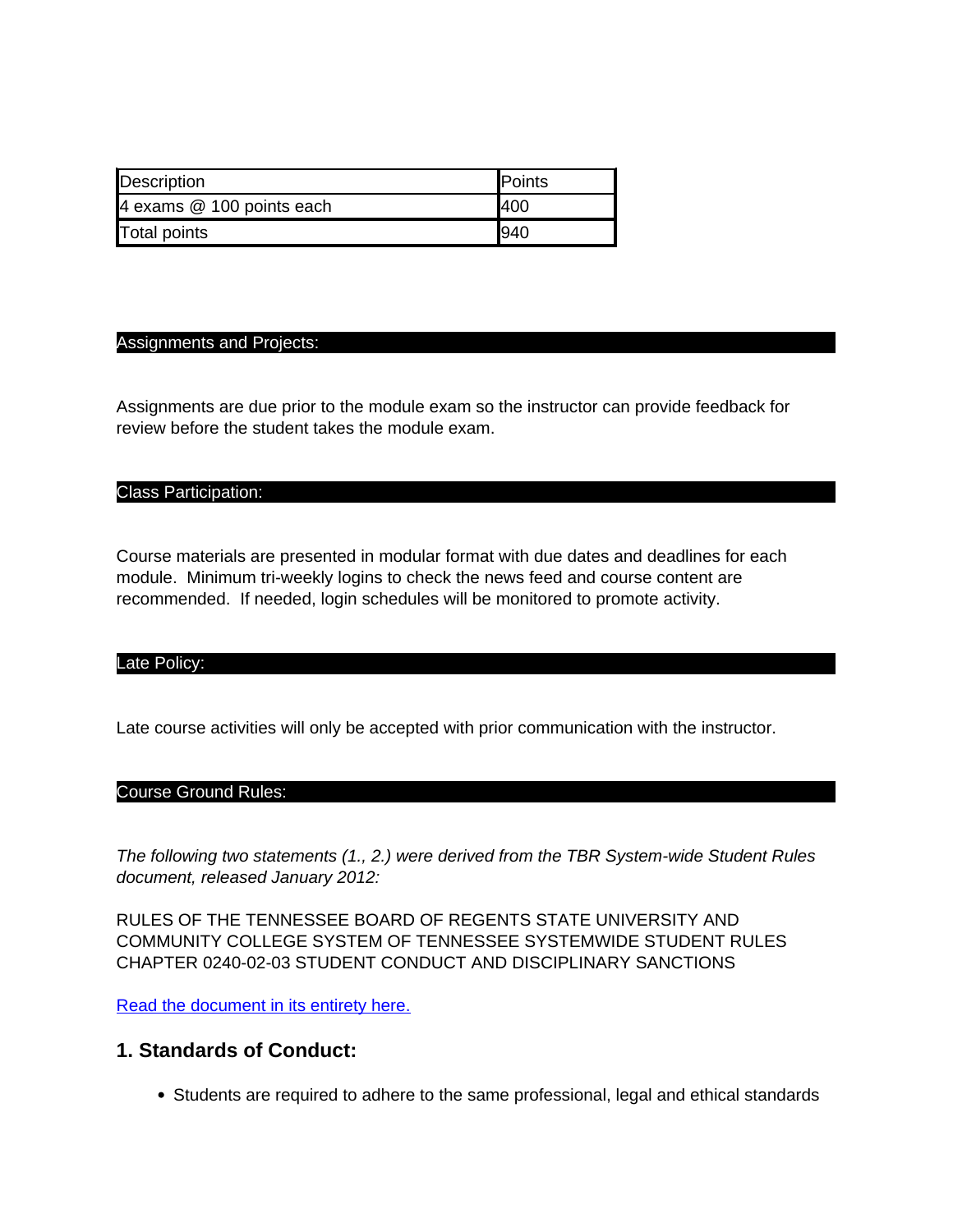of conduct online as on campus. In addition, students should conform to generally accepted standards of "netiquette" while sending e-mail, posting comments to the discussion board, and while participating in other means of communicating online. Specifically, students should refrain from inappropriate and/or offensive language, comments and actions.

# **2.** Review the TN eCampus Academic Integrity/Academic Honesty Policy**:**

• In their academic activities, students are expected to maintain high standards of honesty and integrity. Academic dishonesty is prohibited.

Such conduct includes, but is not limited to:

- an attempt by one or more students to use unauthorized information in the taking of an exam
- to submit as one's own work, themes, reports, drawings, laboratory notes, computer programs, or other products prepared by another person,
- or to knowingly assist another student in obtaining or using unauthorized materials.

Plagiarism, cheating, and other forms of academic dishonesty are prohibited.

Students guilty of academic misconduct, either directly or indirectly through participation or assistance, are subject to disciplinary action through the regular procedures of the student's home institution. Refer to the student handbook provided by your home institution to review the student conduct policy.

In addition to other possible disciplinary sanctions that may be imposed, the instructor has the authority to assign an "F" or zero for an activity or to assign an "F" for the course.

# **Other Course Rules:**

Students are expected to:

- Participate in all aspects of the course
- Communicate with other students
- Learn how to navigate in Brightspace
- Keep abreast of course announcements
- Use the assigned course management (Brightspace) email address rather than a personal email address
- Address technical problems immediately:
	- Contact Technical Support
	- View Term Calendar here
- Observe course netiquette at all times.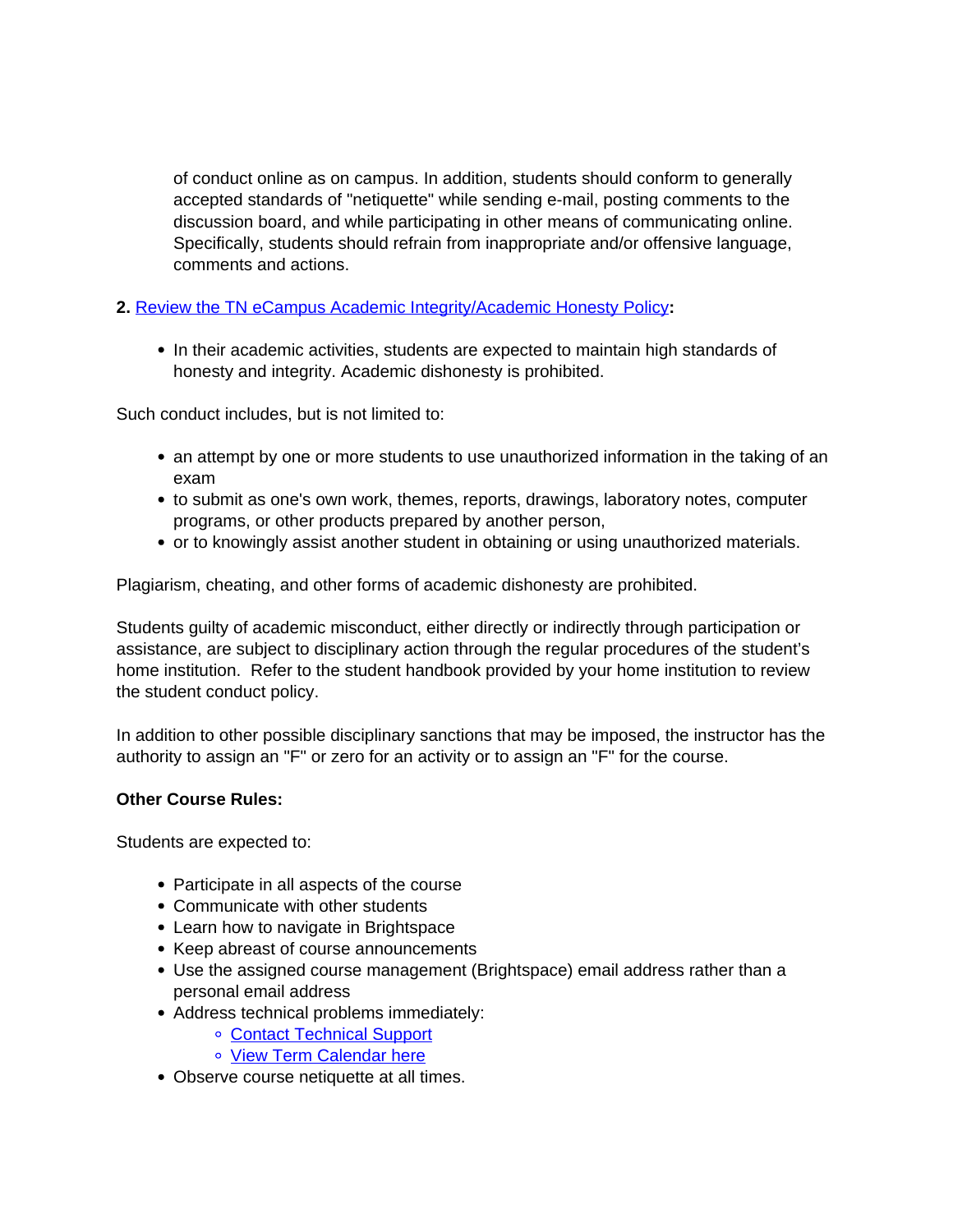#### Guidelines for Communications:

## **Email:**

- Always include a subject line.
- Remember without facial expressions some comments may be taken the wrong way. Be careful in wording your emails. Use of emoticons might be helpful in some cases.
- Use standard fonts.
- Do not send large attachments without permission.
- Special formatting such as centering, audio messages, tables, html, etc. should be avoided unless necessary to complete an assignment or other communication.
- Respect the privacy of other class members

## **Discussions:**

- Review the discussion threads thoroughly before entering the discussion. Be a lurker then a discussant.
- Try to maintain threads by using the "Reply" button rather starting a new topic.
- Do not make insulting or inflammatory statements to other members of the discussion group. Be respectful of other's ideas.
- Be patient and read the comments of other group members thoroughly before entering your remarks.
- Be cooperative with group leaders in completing assigned tasks.
- Be positive and constructive in group discussions.
- Respond in a thoughtful and timely manner.

## Library:

The Tennessee Virtual Library is available to all students enrolled in TN eCampus programs and courses. Links to library materials (such as electronic journals, databases, interlibrary loans, digital reserves, dictionaries, encyclopedias, maps, and librarian support) and Internet resources needed by learners to complete online assignments and as background reading will be included within the course modules. To access the Virtual Library, go to the course homepage and select the **Virtual Library** link under Course Resources.

## Students with Disabilities:

Qualified students with disabilities will be provided reasonable and necessary academic accommodations if determined eligible by the appropriate disability services staff at their home